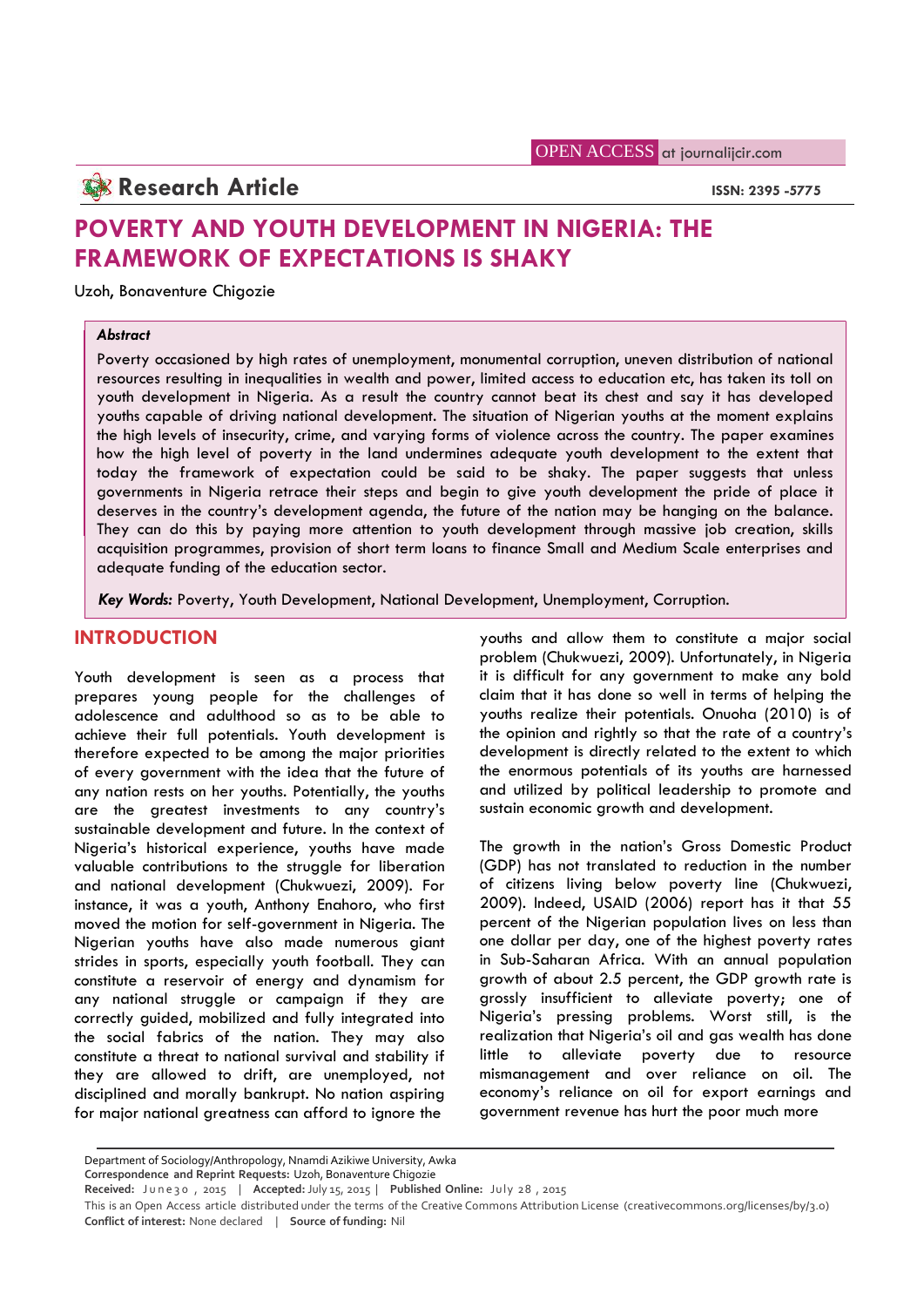than the rich (USAID, 2006). Consequent upon this is the fact that poverty has become more than before a serious social problem and tops the country's list of priorities. With little or no government and private sector paid employment, a large proportion of the people, particularly the youths face massive unemployment and a bleak future.

The World Bank President Jim Yong Kim at the IMF/ World Bank spring meeting held in April, 2014 restated that Nigeria is one of the top five countries that have the highest number of poor people. Nigeria, he said ranked third in the world while India ranked number one with 33 percent of the world poor. China is ranked second with 13 percent of the world's poor, followed by Nigeria where 7 percent of the world's poor live in. He said that Bangladesh has 6 percent share of the world's poor while the Democratic Republic of Congo has 5 percent. Jim Yong Kim said these five countries are home to 760 million of the world poor (Omoh, 2014). Poverty incidence and unemployment are simultaneously at all time high levels. According to National Bureau of Statistics (NBS), poverty incidence grew to 69 percent in 2010 and projected to be 71 percent in 2011, with unemployment at 24 percent. This is the worst record in Nigeria's history, and the paradox is that this happened during the unprecedented oil boom. This is the only government in Nigeria's history where rapidly increasing expenditure was associated with increasing poverty (Soludo, 2015). The Director- General of NBS stated in his written press conference address in 2011 that about 112 million Nigerians were living in poverty. Presently, the Naira exchange rate to the dollar is 210 Naira at the parallel market.

Poverty has continued to pose a great threat to youth development in Nigeria because many of the youths appear to be trapped in poverty in spite of all government's claims about alleviating poverty. In the light of the very ugly pictures painted about the poverty situation in Nigeria, it doesn't look like there is light at the end of the tunnel for Nigerian youths who are supposed to be leaders of tomorrow. The country's leadership over the years has clearly shown that it lacks the capacity to develop youths who can confidently drive national development. This paper therefore examines the impact of widespread poverty on youth development in Nigeria so as to proffer possible solutions to the problem.

#### **Clarification of Concepts**

Despite its being one of the most prevalent social

phenomena in human history, poverty issues still generate endless controversy in intellectual circles. Except perhaps its ubiquity there are as many views on every aspect of poverty as there are people expressing such views. Yet everybody seems to know what poverty is and can identify those assumed to be poor in a particular society. This is because it is very convenient to accept simplistic explanations of a phenomenon especially if the radical perspective tends to point accusing fingers at some people (Anikpo, 1984).

Existing definitions of poverty suffer a common deficiency of being static (ahistorical) or merely descriptive, usually based on the absence of some identified consumption needs or values such as food, money, clothes, ideas or attitudes. They are therefore usually not dynamic (historical) and analytical. Poverty as a social phenomenon is the outcome of an interplay between socio-economic, political, and even religious forces. No useful definition of poverty can be formulated without the interplay of these social forces. Considerations of this nature belong to the political economy paradigm which roots its interpretations on the fundamental processes of production and distribution from which structural configurations of social, economic and political relationships emanate. The dynamic nature of these processes and relationships exposes the phenomenon also as a dynamic process rather than a static structure (Anikpo, 1984).

More importantly, poverty is a relational concept in the sense that we cannot meaningfully talk about the poor except in the context of the rich. Poverty and wealth exist in a dyadic relationship in which one means nothing without the other. Somebody or a group is considered poor because some other persons or groups are considered rich. The two categories emerged simultaneously in history through the processes and relationships associated with the production and distribution of material resources in human society (Anikpo, 1984).

Poverty is therefore the inevitable outcome of class domination in the production and distribution process and the monopoly of the machinery of decision making through a coercive state apparatus. Thus, irrespective of how it is manifested in persons, peoples or places, poverty is the historical process of individuals or groups being forcefully eliminated from control of the decision-making machinery that determines the production and distribution of resources in society. It manifests in various forms such as hunger or lack of money, clothes, shelter, good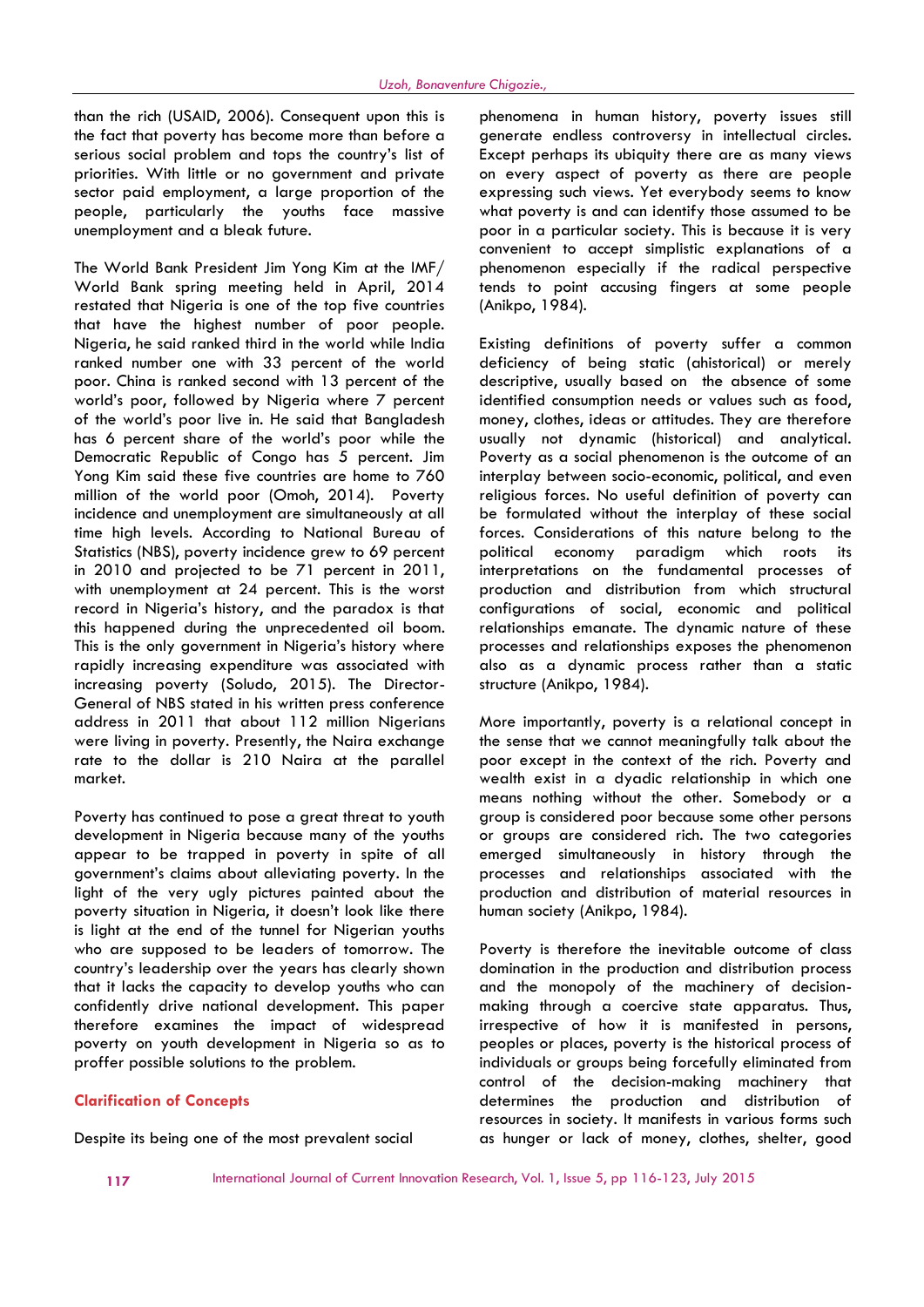health, or poor education. In a national context, poverty becomes a euphemism for underdevelopment (Anikpo, 1984).

According to Adejumobi (2006), the notion of poverty has undergone three phases in its conception. The first was when poverty was viewed largely in economic terms. Poverty was related to the income level accruable to individuals and households for daily subsistence. The World Bank's measurement indicator of poverty scaled \$1 a day per person adjusted for Purchasing Power Parity (PPP) as the absolute poverty line. Any individual who falls below this level is considered to be living in a condition of absolute poverty. The main critique of this conception of poverty is that poverty is a multifaceted phenomenon that cannot be reduced to income level alone. Access to basic social services of education, health, and water supply improves human condition and the living standards of the people, which are not captured in the income matrix (Adejumobi, 2006).

Thus, non-income indicators of poverty were developed. As a result, the United Nations Development Programme (UNDP) evolved the Human Development Index (1993) and later the Human Poverty Index (1997) which encompasses these social dimensions of poverty. The UNDP views poverty as a result of a process, and not a state or event. The notion of poverty as conceptualized above only views the political process as one of the causal elements of poverty and not its manifestation (Adejumobi, 2006). The third phase in the conception of poverty is that which views poverty from a political economy perspective encompassing economic, social and political dimensions. It reflects the logic of human deprivation, which limits human capacity to function adequately including his/her freedom (Adejumobi, 2006).

Poverty is characterized by the unavailability of income and non-income resources and a denial of voice and power in the political process. In an elaborate study conducted by the World Bank on poverty in the year 2000, the conclusion is that there is need to expand the conventional views on poverty, which focus on income, expenditure, education and capacity health to include measures of voice and empowerment (Narayan, Patel, Schafft, Rademacher, koche-Schulte, 2000). The importance of this conceptualization is that the voice and power of the poor in the political process and governance structure of society is no longer treated as a cause of poverty but also its manifestation. This is because when people are poor they are also powerless (Adejumobi, 2006).

Youth development refers to the process of growing up and developing one's capacities in positive ways. This typically takes place in the context of the family, the peer group, the school, and the neigbourhood or community. It has to do with the natural unfolding of the potential inherent in children and youth in relation to the challenges of their physical and social Youth development encourages individuals to actively shape their own development through their choices and perceptions. Throughout, they gain the competencies to earn a living, to nurture self and others, to engage in civic activities, and to participate in social relations and cultural activities. Youth development prepares young people to meet the challenges of adolescence and adulthood through a coordinated, progressive series of activities and experiences which help them to become socially, morally, emotionally, physically, and cognitively competent.

According to Hamilton, Hamilton and Pitman (2004), the term youth development is used in at least three different ways, referring to a natural process of development, principles, and practices. All three are important, and they are logically related. Youth development has traditionally and is still most widely used to mean a natural process which is the growing capacity of a young person to understand and act on the environment. In this usage, it is identical to child or adolescent development. Human development is the natural unfolding of the potential inherent in the human organism in relation to the challenges and support of the physical and social environment. Optimal development in youth enables individuals to lead a healthy, satisfying, and productive life, as youth and later as adults, because they gain the competence to earn a living, to engage in civic activities. Both heredity and environment influence the natural unfolding. People can actively shape their own development through the choices they make and interpretations they place on their experiences (Hamilton, Hamilton, and Pitman, 2004).

In the 1990s, the term youth development came to be applied to a set of principles, a philosophy or approach emphasizing active support for the growing of young people by individuals, organizations, and institutions especially at the community level. The youth development approach is rooted in a commitment to enabling all young people to thrive. This simple statement combines two principles: universality or inclusiveness (all youth) and a positive orientation building on strengths (thriving). Youth development arose as a counter-balance to the emphasis in problem prevention and treatment programmes on categorizing youths according to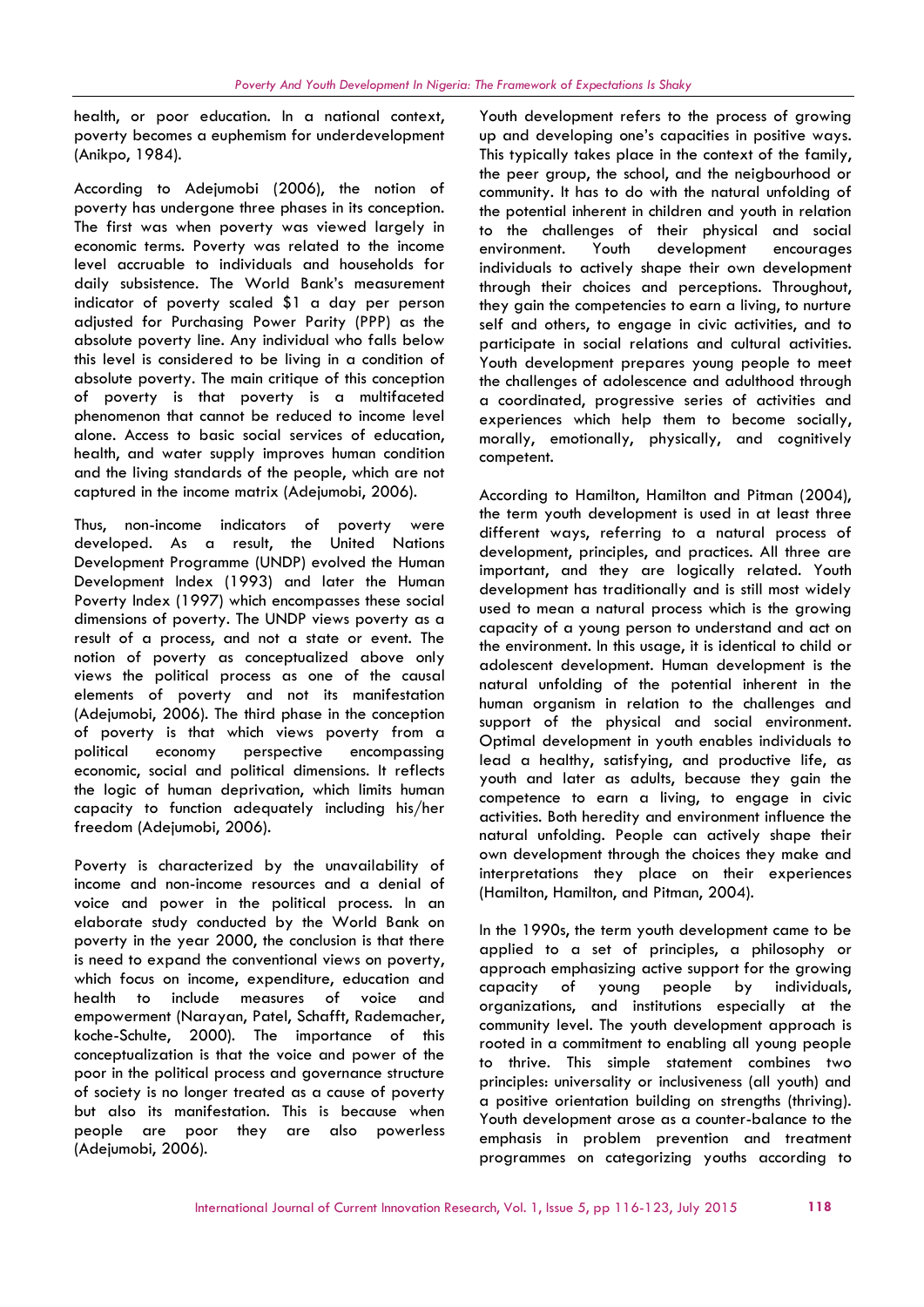their deficits and trying to remedy them (Hamilton, Hamilton, and Pitman, 2004).

The third use of the term youth development is to describe a range of practices in programmes, organizations, and initiatives. Youth development in this sense refers to the application of the principles to a planned set of practices, or activities that foster the development process in young people. The distinction between principles and practices is especially useful when considering the various settings or contexts in which young people spend time. Development takes place in families, neigbourhoods, youth organizations, faith-based organization, schools, and a multitude of other places, including cyberspace. Although the specific practices that adults use to create and sustain such opportunities differ across settings, the principles are consistent (Hamilton, Hamilton, and Pitman, 2004).

#### **An Evaluation of the Factors Responsible for High Rate of Poverty in Nigeria**

The very high incidence of poverty in Nigeria has been attributed to a number of factors and it is imperative that some of these factors are reviewed here. Since independence, it has been very difficult for Nigeria to produce the type of leadership that could effectively and efficiently use the abundant human and material resources the country is endowed with to drive national development. It is very unfortunate that we live in a country where leadership is not for service to the people but for selfish interest and personal aggrandizement. Leadership in Nigeria, especially in government is seen as the easiest and shortest route to becoming wealthy and so people aspire for positions of leadership so as to appropriate more than their fair share of the common wealth.

This explains why in Nigeria today what we have in positions of authority is army of occupation rather than visionary leaders. As a result of this scenario, a very small percentage of the population has cornered the commonwealth that should go round to everybody living the majority of the people to wallow in abject poverty. The persistence and pervasiveness of poverty in several countries has been linked to the lack of popular participation in governance and decision-making as well as weak institutional base. This has led among other things to poor accountability, transparency in resource allocation, weak programmes implementation and monitoring. Ultimately, developmental programmes are rendered ineffective, poverty reduction initiatives

are therefore ineffective and resources are wasted (Olowa, 2012).

Corruption has also virtually become an accepted way of life in Nigeria. The resources of the nation are misappropriated on a daily basis by the leaders, who only put the interest of their family and friends at heart while ignoring the masses (Ucha, 2010). Corruption has eaten so deep into the government and the economy that everyone seems to be blinded by it to the extent that it has virtually become a way of life in Nigeria. Government's is generated mostly from the sale of crude oil, but this income instead of being used for developmental purposes, is often shared among the political office holders and their families leaving the majority of the people to wallow in poverty (Ucha, 2010). Political leaders practically ignore the affairs and wellbeing of the people who elected them into office. It is clear that corruption in Nigeria has increased poverty and inequality as well as contributed to high crime rates.

Moreover, there was an increase in income disparity after the economic growth which the country experienced between 1965- 1975, and this income inequality has increased the dimension of poverty in Nigeria (Oluwatayo, 2008). The income inequality between the people in the rural and urban areas in Nigeria is remarkably high as those who live in the rural areas base all their income on Agriculture which Government's revenue is generated mostly taken over the economy. They do not invest their money to acquire skills as people in the urban areas would and this makes them more vulnerable to poverty and leads to some social and economic problems such as violence corruption and so on (Oluwatayo, 2008). A more equal distribution of Nigeria's income would go a long way in reducing the rate of poverty, but since it is typically the rich people who hold political offices or are related to those holding political offices, income remains concentrated among the rich ( Ucha, 2010). The level of inequality in Nigeria is completely unacceptable and I doubt if there is any other country in this whole wide world that still has this level of inequality. The resources of the nation are in the hands of a very small percentage of the population while the greater proportion of the population lives in poverty with the majority being the youths. This situation is very worrisome because it does not give the youths the opportunity to fully realize their full potentials.

Furthermore, the system of education we have in Nigeria today has not helped matters because it does not equip the youths with the type of skills that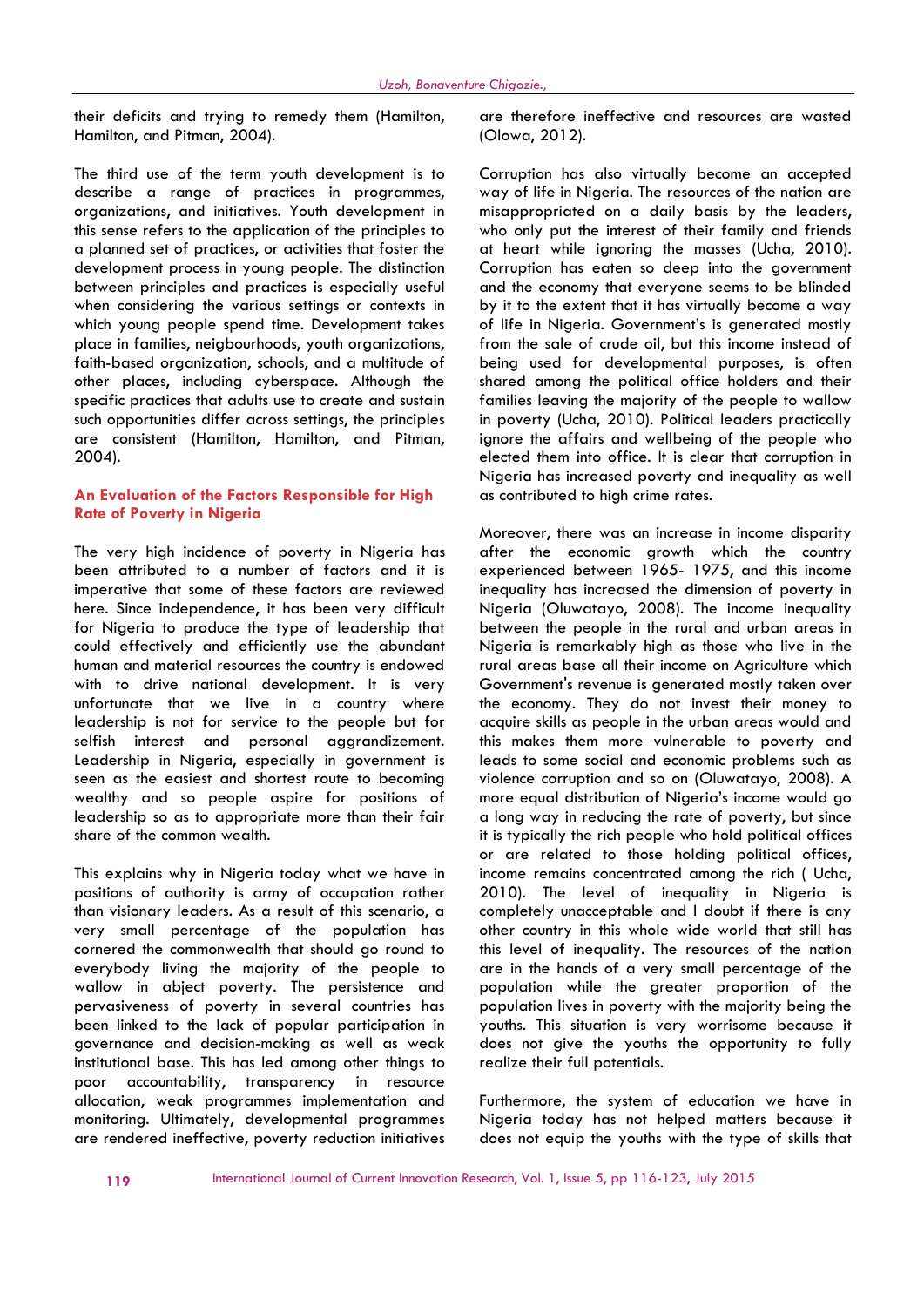can easily enable them to eke out a living in difficult situations such as ours. The so much emphasis that has been placed on the acquisition of certificates instead of knowledge and skills is contributing to the poor quality of graduates we are seeing today. This is because people now try to acquire certificates by all means without having the requisite knowledge and skills to back up the certificates. The inadequate funding of the education sector in Nigeria is also a thorny issue that has adversely affected the educational system. It wouldn't be out of place to regard the education system in the country as a failure compared to other countries in the world. It is an undisputable fact that education can play a major role in reducing poverty. The World Bank has made it clear that education is central to development. This is because it promotes economic growth, national productivity and innovation, and values of democracy and social cohesion (Ucha, 2010).

More so in Nigeria, the population with no education accounts for most of the poor. The United Nations Universal Declaration of Human Rights states that "everyone has the right to education". This right unfortunately has been denied to many Nigerians and as a result they have become invisible in society. This deprivation of education applies more to females than males, because they are considered the inferior sex. Educating them is therefore seen as unnecessary as they are expected to marry as early as possible (Ucha, 2010). This scenario is more prevalent in the northern part of the country.

Unemployment is a major factor contributing to poverty in Nigeria. There is a correlation between unemployment and poverty. When people are unemployed, their source of livelihood depletes overtime. The cost of living becomes high and the standard of living goes down (Ucha, 2010). There are many people in Nigeria who lack the opportunity of being employed. The fact that one is educated does not even guarantee employment. Many graduates in Nigeria roam the streets without anything reasonable to do for a living. Employment is also not based on merit but depends on how connected one is to the people in the corridors of power. This leaves many highly qualified people in poverty as seemingly no one cares to know what they are capable of achieving. These people miss out on the income they would have gotten if they were to be employed. The number of quality jobs is also quite few considering the number of people looking for job (Ucha, 2010).

According to Sanusi (2013), bad governance and its attendant misplaced priorities, corruption and huge

debt burden are responsible for continuous poverty in Nigeria. Speaking during a conference on "Effective Strategies for Reducing Poverty and Scaling Up Implementation of the Millennium Development Goals (MDGs) in Nigeria" organized by the Centre for Democracy and Development (CDD), he also gave the non-competiveness of Nigerian goods in the international markets, few economic opportunities, conflict and violence, huge debt burden, low productivity, high rate of population growth, and suboptimal human capital as part of the poverty problem in Nigeria.

Nigeria which was one of the 50 richest countries globally in the 1970s is now one of the poorest countries in the world. Nigeria's immense wealth is a contradiction of the poverty level because the country has no business in being one of the poorest countries in the world. Poverty in Nigeria is mostly in the rural and semi-urban areas which is a result of poor linkages to the urban sector, lack of access to productive input, environmental degradation, slow agricultural growth, high population, and poor infrastructural facilities (Sanusi, 2013). Lack of proper education could also lead to poverty and households where the head had no education were poorer than households where the head had at least a secondary school education.

## **Poverty and Youth Development in Nigeria: A Theoretical review**

Youth development and empowerment are vital stages in life for building the human capital that allows young people to avoid poverty and live better, and possibly have a more fulfilling life. The human capital formed in the youth is thus an important determinant of long term growth that a nation can invest on. Hence, making sure that the youths are well prepared for the future is enormously important to the course of poverty reduction and growth (Odeh and Okoye, 2014). The Nigerian governments over the years had strived to provide youth development and empowerment programmes to develop and empower the Nigerian youths to enable them contribute to the development of the nation and take over the leadership of the country. However, the results have remained terribly unimpressive (Odeh and Okoye, 2014). Young people all over the world are vital and important segment of the society in which they live. A disciplined, focused, and law-abiding youth can create a bright future for any nation. Conversely, a lawless, indulgent, and violent youth is a great threat to the nation's peace and security.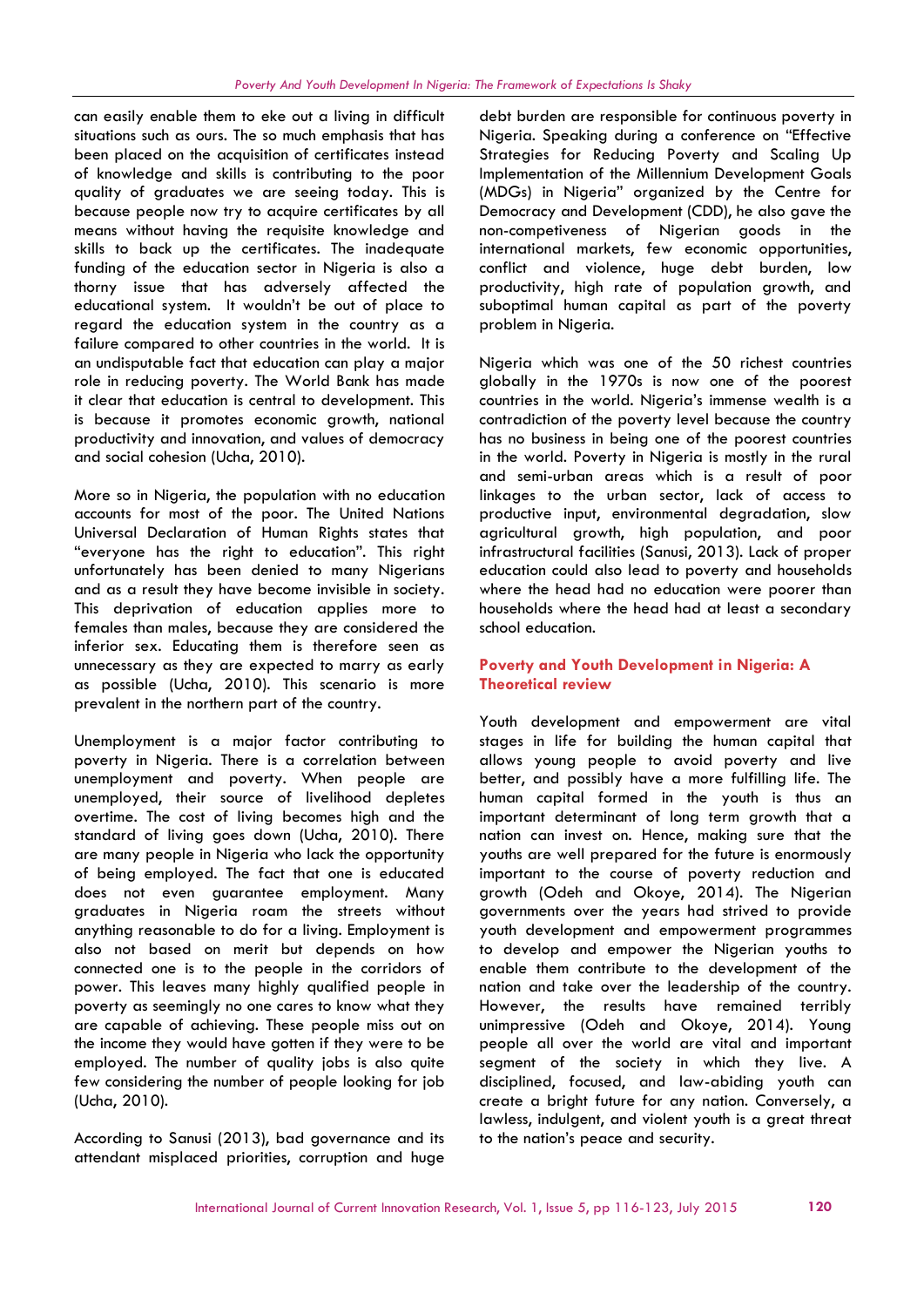Poverty connotes inequality and social injustice and this traumatizes the poor. A greater proportion of the Nigerian population live in poverty and this includes an army of youths in the urban centres in Nigeria who struggle to eke out a living by hawking all kinds of wares along the roads. The sales per day and the profit margin on such goods are so small that they can hardly live above the poverty line (Zakari, 2006). The high rate of poverty in Nigeria has adversely affected youth development. Poverty denies the youths the opportunity to acquire certain skills, knowledge, and values they require to become useful members of society and contribute meaningfully to national development (Obiagwu, 1997; Agbai, 2000). Poverty-stricken people are prone to political enslavement and economic exploitation. This is mainly because poverty kills the spirit of patriotism and self-sacrifice and deprives people the opportunity to develop and build on their potentials

Quality education has a direct bearing on national prestige, greatness, and cohesion. The knowledge and skills that young people acquire help to determine their degree of patriotism and contribution to national integration and progress. It is surprising however to realize that between the year 2000 and 2004, about 30 per cent of Nigerian youths between ages 10 and 24 were not enrolled in secondary school and the reason may not be far from the prohibitive cost of acquiring education (Population Reference bureau, 2006). The aftereffect of this deplorable situation is that millions of young Nigerians continuously roam the streets without any hope of a better day. Those who manage to complete secondary school have no opportunities for tertiary education. Having been denied the chance to reach their potentials, they are disoriented and readily available for antisocial actions. Worse still, some who struggle to enroll in different educational institutions drop out due to lack of basic learning facilities which is attributable to inadequate funding of the education sector in Nigeria (Onyekpe, 2007).

Poverty has become a very serious issue in Nigeria and as a result many young Nigerians are engaged in daily struggle for survival without any genuine assistance from government, no wonder Nigeria has been consistently rated as one the poorest countries in the world in spite of her abundant human and material resources. The Nigerian youths are not happy with their poor economic condition as this inhibits their potentials and creates in them attitudes and behavior that are inimical to social development (Koinyan, 1991; Ezeanyika, 2004). Poverty aside from undermining the proper development of the youths also leads to low self-esteem, lack of motivation, inferiority complex, dependency, poor psycho-physical fitness and so forth (Ejiogu, 1997).

The Marxist Political Economy Perspective forms the theoretical thrust of this paper. This is because this perspective provides a more penetrating insight into the issue of poverty and the underdevelopment it engenders by focusing on the structural deficiencies in society that give impetus to the emergence of the phenomenon of poverty. It is essentially a view of society as a product of conflicts rooted mainly in the class inequalities and exploitative relationship between the powerful rich and the powerless poor (Anikpo, 1996). One can think of the Marxist Political Economy as the study of social relations, particularly power relations, which mutually constitute the production, distribution, and consumption of resources in society. It concentrates on a specific set of social relations organized around power or the ability to control other people, processes, and things, even in who are in the corridors of power between commodities, prices, supply and demand; it is first foremost about people and the social relationship between them; about the owners of wealth and how they use it to exploit others; about what is produced and how.

The Marxist Political economy adequately captures the situation in Nigeria where the repressive character of the state and the rigid class structure that is reinforced at every point in time has ensured that a very large proportion of the Nigerian population (mostly youths) today live in abject poverty and a life of helplessness and hopelessness. The recklessness of the political elite in Nigeria has grossly undermined the processes of development to the extent that the country is today at what may be regarded as development cross-roads. From the economy to the education sector, power sector, infrastructural development, youth development, poverty reduction, provision of security, it has always been the same bad news of abysmal failure on the part of successive regimes in Nigeria. The resources of the nation have been appropriated by the minority who has in the corridors of power leaving the majority to live in poverty. This same people continue to recycle themselves in power and when they become too old and weak to continue, their children and cronies takeover from them, like this the vicious circle is maintained for the army of Nigerians who live in poverty. This level of poverty the power play in Nigeria has created makes it impossible for the youths who are suppose to be the framework of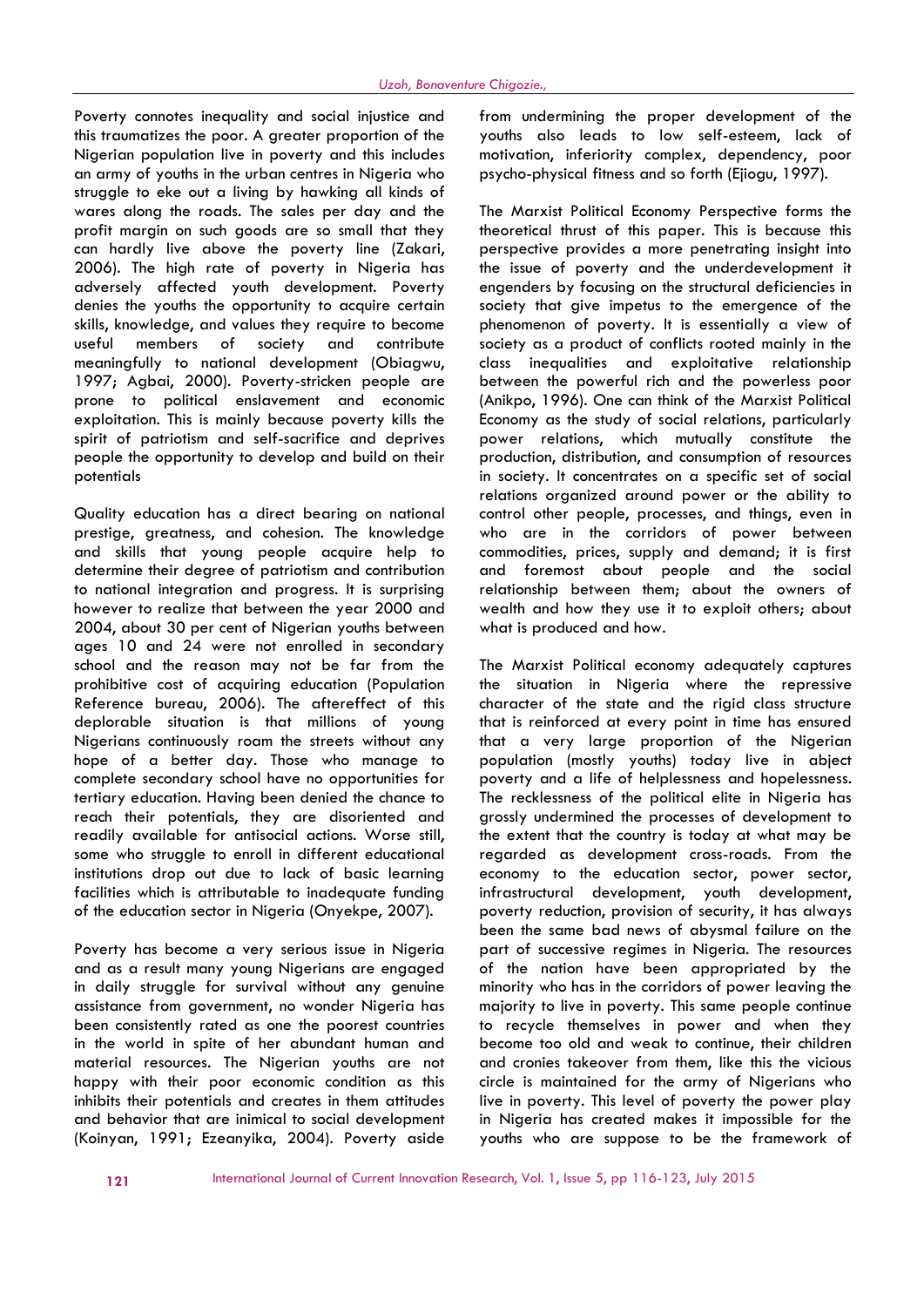expectations to be adequately developed to be able to face the challenges of tomorrow and fully realize their potentials so as to contribute meaningfully to national development.

### **Possible Solutions to the problem of Poverty in Nigeria**

The issue of poverty reduction in Nigeria needs to be given the urgent attention it deserves considering its negative consequences on socio economic and political development of the country. It is obvious that for the country to end poverty, it must be able to provide the necessary skills needed for each and every Nigerian to be economically productive, business capital, infrastructure capital, public institutional capital, as well as knowledge capital. To find a lasting solution to poverty in Nigeria, we need to formulate working strategies aimed at making key investments in people and in infrastructure. We must make plans, build systems, be jointly accountable as well as provide an effective financing apparatus. Before the systems are put in place, it is important to understand the plight of the over 70 million Nigerians living in abject poverty. People that have displayed bravery, fortitude and sense of responsibility by working hard with their available resources to see that they remove themselves and especially their children from the poverty trap. It is important we do so that it can be said that it was our generation that healed Nigeria from this vicious circle of poverty.

Nigeria's approach has been to pursue industrial development in the cities with the hope that the increased wealth and raw materials demand will trickle -down to the rural areas. Most of the poor people in Nigeria live in the rural areas and their continuous neglect has been responsible for Nigeria's poor rating in many of the national well-being indices such as maternal and infant mortality, access to ICT, access to pipe borne water and so forth. National policies should therefore be deliberately formulated and directed towards helping the poor majority in the rural areas. Focus should also be on building good linkage roads between rural areas and the cities so as to ensure access to local and international markets for rural dwellers. This will improve their incomes and raise their socioeconomic status. Increasing development efforts in the rural areas will help in reducing rural- urban migration, reduce overpopulation in the cities, reduce poverty in the villages and cities, and reduce crime. This is because improved infrastructure in the rural areas will encourage more people to return to the villages and since these communities are more closely knit and traditional, incentives to commit crime will be nonexistent.

More concerted efforts need to be made in the direction of genuinely fighting corruption which is actually the major factor inhibiting development efforts in Nigeria. Funds that should have been channeled to development programmes are continuously diverted into private pockets by individuals in positions of authority. The commonwealth needs to be evenly distributed amongst the populace so as to reduce the level of inequality, poverty, and crime. If corruption if reduced to the lowest level in Nigeria, it is very obvious that a lot more funds would be available for development programmes including adequate youth development.

Government should as a matter of urgency embark on massive job creation to ensure that the bulk of the Nigerian youths are gainfully employed or at least have something meaningfully that occupies most of their time. Looking at the army of unemployed youths that roam the streets, one begins to wonder what the future holds for them and the entire country at large.

#### **CONCLUSION**

The issue of poverty in Nigeria has become a fundamental problem that has now constituted a major clog in the wheel of progress. It is a worrisome development that presently about 33 per cent of the Nigerian population lives below the national poverty line out of which the majority are youths. As a result of this situation it becomes difficult to imagine how the Nigerian youths could be confidently referred to as leaders of tomorrow. The very high rate of poverty if corruption is develop people who can spearhead national development and as a result the framework of expectations has become shaky.

#### **References**

- Adejumobi, S. (2006), Governance and Poverty Reduction in Africa: A Critique of the Poverty Reduction Strategy papers (PRSPs). *Being a Paper Presented to the Inter-Regional Conference* on *Social Policy and Welfare Regimes in Comparative Perspective, University of Texas.*
- African Development Bank (AFDB)(2013), Nigeria's Poverty has Worsened. *The Eagle Online.*
- Agbai, A. P. (2000), Prebendary Capitalism and Wealth. Nigeria: *Human Development Report*.
- Anikpo, M. (1984), Is Poverty an Urban Phenomenon: Structural Analysis of Poverty. *Conference Paper CENSCER, University of Benin, April.*